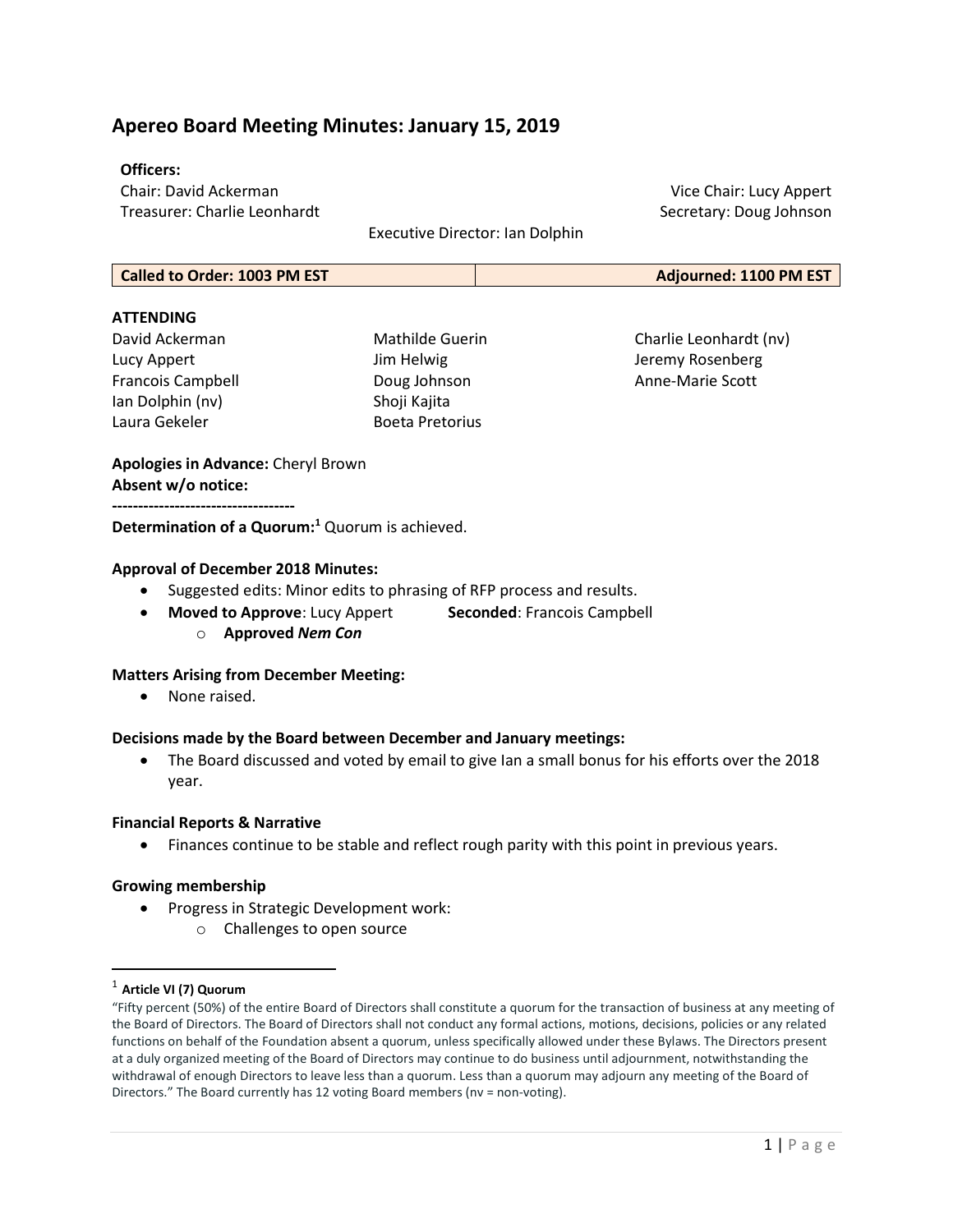- $\circ$  Documents Benefits of Open Source in General Terms, Benefits of Open Source in Higher Education, Join Apereo message (articulating a core message) were developed and being made public;
- o Re-working of the Apereo website has been presented for community consideration and feedback
- o
- Recruitment challenges
	- $\circ$  Reworking dues structure to address variations in higher education funding, currency exchange rates, types of relationships (e.g. communities rather than software adopters), including flexibility for other, sometimes "on-the-fly" strategic benefits.
	- o Not all Apereo-supported products are necessarily "mission critical." Therefore, some may not "appear" to institutional executives and may fly "below-the-radar" (e.g. Xerte); which makes getting agreement to make some kind of dues or other payment in support of Apereo and the software community.
	- o What are the barriers to getting institutions to join Apereo? How can we remove or lower those barriers?
- Role(s) of the Board
	- o Shaping messaging
	- o Communicating with external professional and other networks
		- Need to avoid being perceived as "commercial advertising"
		-

٠

- $\circ$  Communicating with software communities with which they (or their institutions) are connected
- o

## Other Business

 $\bullet$ 

Motion to Adjourn: Anne-Marie Scott Second: Boeta Pretorius Approved Nem con. Adjournment: 1100 hrs (EST)

### Forthcoming Events

- 2-6 June -- Open Apereo (7 June: Board Meeting)
- Apereo Webinars: https://www.apereo.org/content/apereo-events
- More events will be listed at https://www.apereo.org/events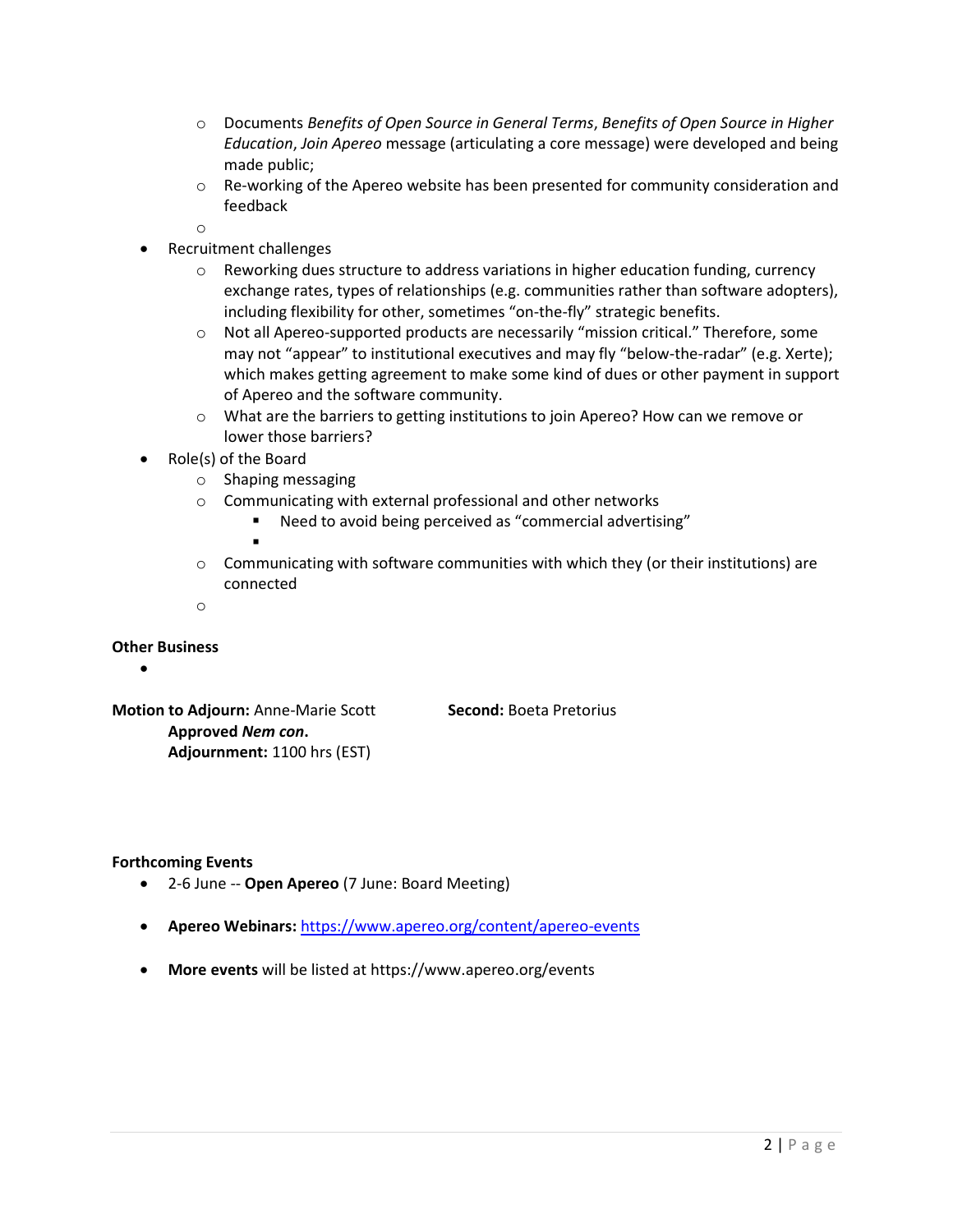# Executive Director's Notes

Items presented to the Board but not discussed in the Board meeting

- 1. Strategic Development work is progressing more slowly than anticipated, with fewer active volunteers than was anticipated.
	- 1. Theme 1: Membership and Financial Health
		- Members: Cheryl Brown, Boeta Pretorius, Ian Dolphin
		- 1. Three key documents the case for joining Apereo, and the Benefits of Open Source software have been completed. The case for joining Apereo has been deployed, the remaining two documents await the website refresh.
		- 2. Accounting RFP oral report at Board meeting.
		- 3. Advice has been provided by Rehmann's on cash vs accrual accounting. Under review.
		- 4. The group is moving to review actual membership dues levels in the new year
		- 5. Given the significance of this strand, the Board should consider whether current levels of volunteer support are appropriate .

## 2. Theme 2: Partnerships

Members: Anne-Marie Scott, Laura Gekeler, Ian Dolphin

- 1. A meeting with ESUP-Portail took place in Edinburgh in November. This laid the basis for a renewed MoU
- 2. A call with LAMP took place in early December, focussing on information exchange around current activities
- 3. Theme 3: Communications, Outreach and Engagement
	- Members: Jim Helwig, Lucy Appert, Mathilde Guerin, Christian Murphy, Ian Dolphin.
	- 1. See Theme 1 above for content development.
	- 2. An outline structure for a major revision of the Apereo Web site has been drafted
	- 3. A proposal to solicit community discussion on an appropriate platform was agreed and drew comments from the community via the open list. An initial platform conversation took place in early December to discuss criteria, and draft criteria produced. Arlen Johnson, Christian Murphy are taking technical considerations around platform choice forward and are seeking to engage Bryan Ollendyke in this conversation
	- 4. New best-practice vignettes have been requested from LAMP and openEQUELLA
	- 5. A catalogue of survey work around faculty and student expectations has commenced and is available in draft form.
	- 6. A catalog of existing dissemination channels is taking shape
- 4. Theme 4: Recognition Programs and Development Opportunities

Members: Cheryl Brown, Lucy Appert, Anthony Whyte, Ian Dolphin

- 1. ID progressing this with Cheryl B and Anthony W. ATLAS planning is proceeding well.
- 5. Theme 5: Software Community Health

Members: Laura Gekeler, Anne-Marie Scott, Miguel Laginha, Julian Tenney, Janice Smith, Ian Dolphin

- 1. Draft metrics have attracted some discussion on the open list, although insufficient to judge consensus. Immediate next steps are to review the proposal in the light of discussion, amend if appropriate and republish. Scheduled for January
- 6. Theme 6: Foundation Services and New Ideas
	- Members: Francois Campbell, Julian Tenney, Jacques Raynauld, Miguel Laginha
	- 1. Process for new service ideas agreed and published. Awaiting proposals to test.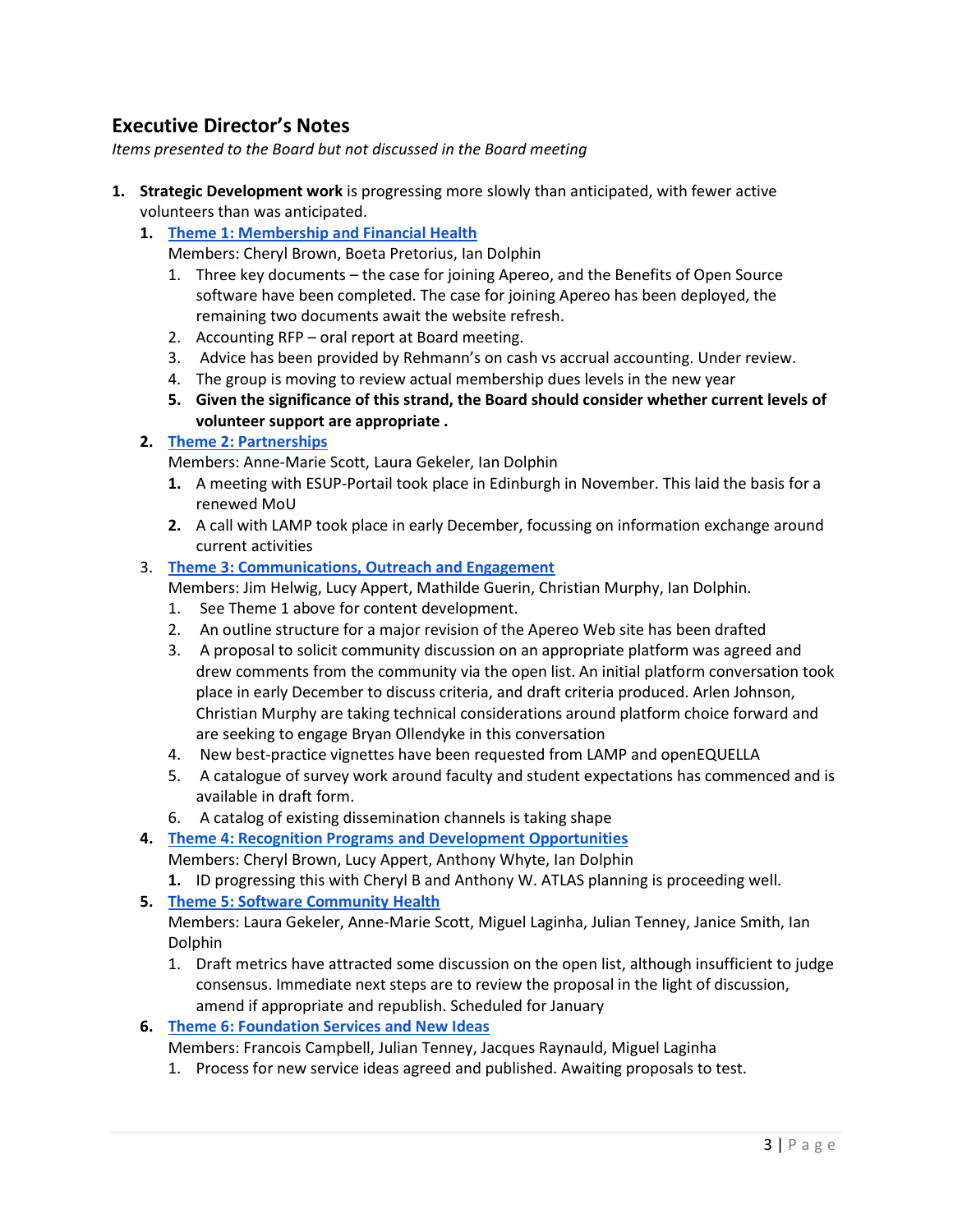2. An Apereo Software Community infrastructure catalog is growing – aiming for completion in early January

## 2. Incubation

- 1. The Incubation Working Group met and reviewed reports on
	- 1. Tsugi
	- 2. Notifications Backbone
- 2. The group also considered the Ethical OS Toolkit, and its relevance for Apereo. Agreed further investigation and discussion would take place
- 3. The group reviewed current incubation material on the Apereo website and agreed finer granularity was required

## 3. OAE Migration

- 1. The ESUP-Portail hosted Apereo OAE tenant requires some further cleanup. It will be complete by the new year. (Currently waiting for action by ID)
- 4. Open Apereo 2019 Call for Proposals issued Wednesday 12<sup>th</sup> December. Event them "Affordability and Innovation for Higher Education". Good twitter coverage, will need renewed cover in the new year. Thanks to all who helped.

## 5. Other Events

- 1. Sakai Camp, 27<sup>th</sup>-29<sup>th</sup> January, Orlando
- 2. Apereo Europe/ESUP-Days 2019 5<sup>th</sup> February, Paris
- 3. Ja-Sakai end March
- 4. Apereo Africa 15<sup>th</sup>-17<sup>th</sup> April, Cape Town